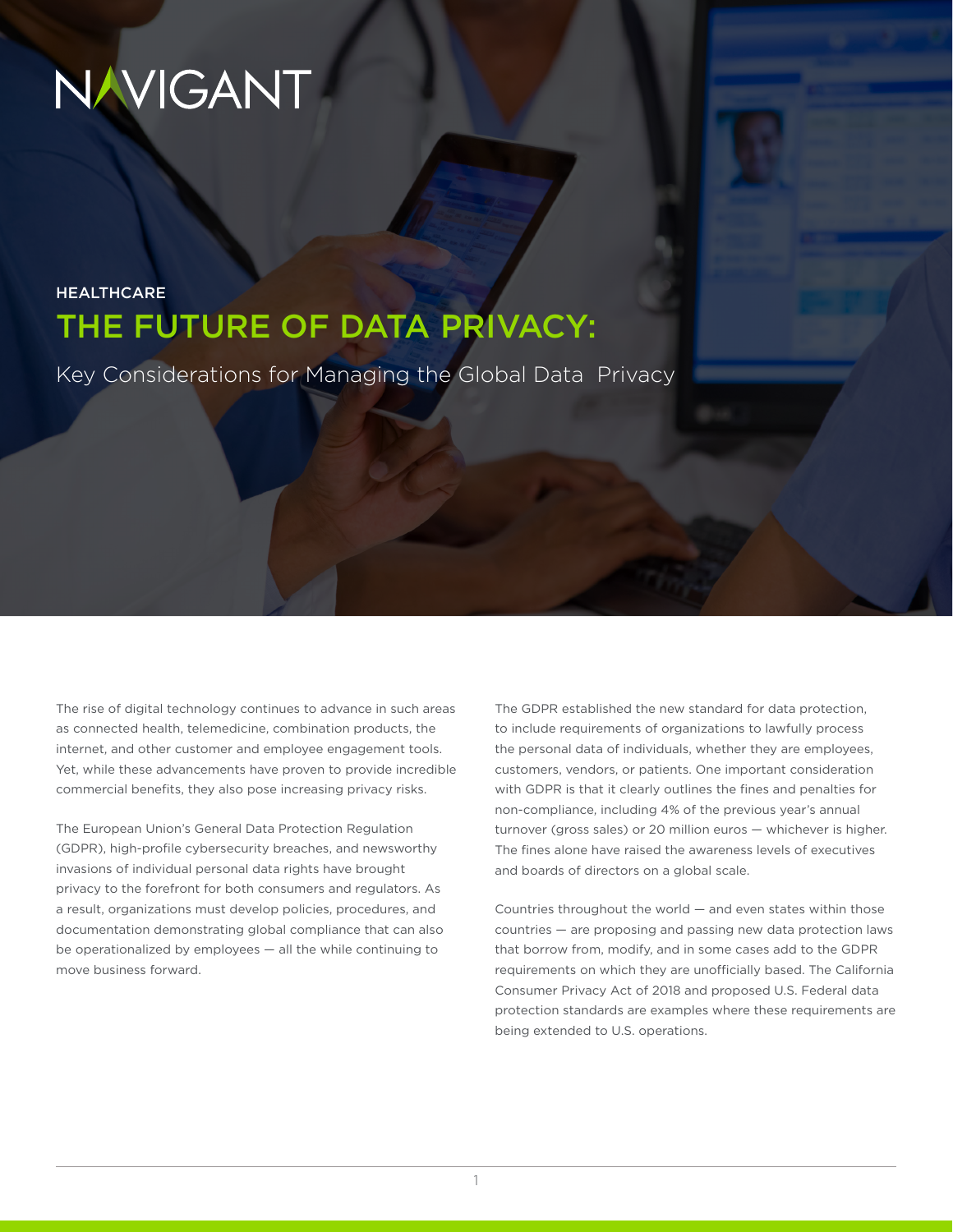Following are key considerations for global organizations as they focus on managing the GDPR and other global privacy regulations:



- 1. **Know Your Data**: The first step to any data governance effort is to better understand the landscape of information the organization collects, including the nature and source of information, location, uses, movement, and retention. A documented data inventory or map provides the baseline for assessing organizational risk and developing relevant policies and procedures to govern the information. The usefulness of these inventories extends beyond compliance, to include legal teams for discovery and case management, information security teams for data classification and protection, and commercial functions and operations for business intelligence initiatives.
- 2. **Develop a Governance Framework**: Organizations should map activities to the various geographies and requirements to provide the baseline for a risk and gap assessment, as well as the project plan and tracking for activities organizations should prioritize. Where possible, it's important to avoid developing siloed policies that focus on narrow regulations and geographies and can be difficult to operationalize and track. Instead, organizational policies that can be amended to cover new regulations for data protection as they emerge globally should be created.

#### **It is important to note the difference between data privacy and data security:**

Data privacy focuses on how a company uses, protects, and shares an individual's personal information, whereas data security is the safeguard to protect data from malicious attacks and unauthorized access.

- 3. **Create and Support a Data Governance Office**: Data privacy cannot be handled by compliance or IT alone. Instead, it should be representative of key functions such as compliance, legal, IT architecture, security, HR, and customer operations, as well as the organization's key geographies. A first step is to train the governance team and have them serve as liaisons to raise issues or concerns to leadership, in addition to pushing out and operationalizing new policies and procedures.
- 4. **Leverage Technology Where Appropriate**: As new regulations like the GDPR have emerged, the practical first step has been for organizations to develop new policies and procedures, as well as document data inventories and task lists in loosely managed systems like email or spreadsheets. To maintain compliance, organizations should consider where it may be beneficial to use technology to keep centralized repositories of key documentation, task management, and tracking automation so that reporting and audits can be easily supported. There may be existing tools the organization uses that can be leveraged without the need for new purchases, but in some cases the unique needs and level of risk may require new solutions.
- 5. **Identify Privacy as a Commercial Advantage**: Much like the regulations pushed on global organizations in years past that necessitated a change in operations to meet environmental standards, the requirements of data protection can be costly, burdensome, and difficult to manage. However, just as we now see that being environmentally friendly and a good corporate citizenship are often advertised by organizations and demanded by consumers, it is practical to demonstrate that treating customer and employee personal data with proper care is something organizations can advertise to make them more attractive to do business with or work for.